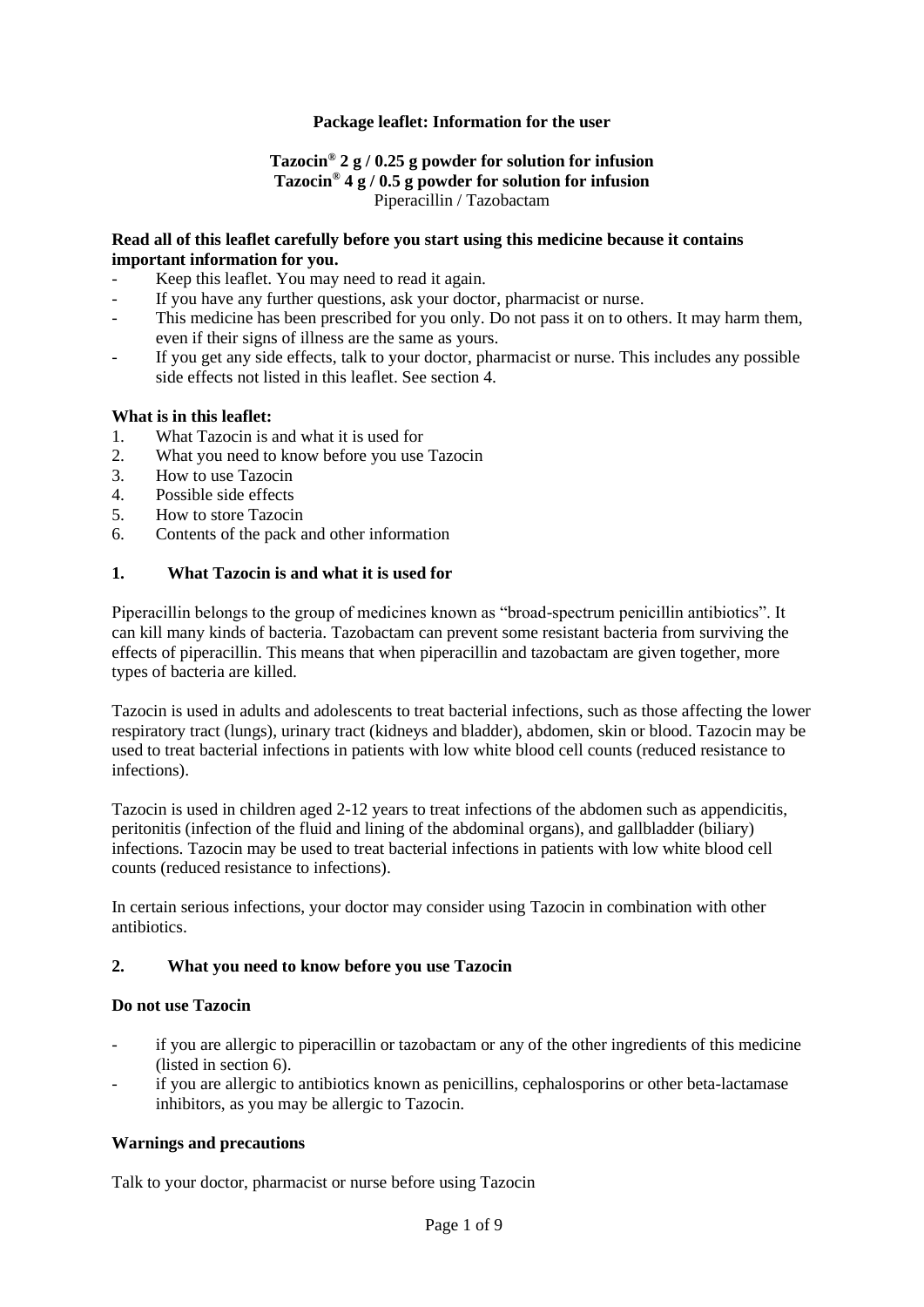- if you have allergies. If you have several allergies, make sure you tell your doctor or other healthcare professional before receiving this product.
- if you are suffering from diarrhoea before, or if you develop diarrhoea during or after your treatment. In this case, make sure you tell your doctor or other healthcare professional immediately. Do not take any medicine for the diarrhoea without first checking with your doctor.
- if you have low levels of potassium in your blood. Your doctor may want to check your kidneys before you take this medicine and may perform regular blood tests during treatment.
- if you have kidney or liver problems, or are receiving haemodialysis. Your doctor may want to check your kidneys before you take this medicine, and may perform regular blood tests during treatment.
- if you are taking another antibiotic called vancomycin at the same time as Tazocin, this may increase the risk of kidney injury (see also **Other medicines and Tazocin** in this leaflet).
- if you are taking certain medicines (called anticoagulants) to avoid an excess of blood clotting (see also **Other medicines and Tazocin** in this leaflet) or any unexpected bleeding occurs during the treatment. In this case, you should inform your doctor or other healthcare professional immediately.
- if you develop convulsions during the treatment. In this case, you should inform your doctor or other healthcare professional.
- if you think you developed a new or worsening infection. In this case, you should inform your doctor or other healthcare professional.

There have been reports about a disease in which the immune system makes too many of otherwise normal white blood cells called histiocytes and lymphocytes, resulting in inflammation (haemophagocytic lymphohistiocytosis). This condition may be life-threatening if not diagnosed and treated early. If you experience multiple symptoms such as fever, swollen glands, feeling weak, feeling lightheaded, shortness of breath, bruising, or skin rash, contact your doctor immediately.

# **Children**

Piperacillin / tazobactam is not recommended for use in children below the age of 2 years due to insufficient data on safety and effectiveness.

# **Other medicines and Tazocin**

Tell your doctor or other healthcare professional if you are taking or have recently taken or might take any other medicines, including medicines obtained without a prescription. Some medicines may interact with piperacillin and tazobactam.

These include:

- medicine for gout (probenecid). This can increase the time it takes for piperacillin and tazobactam to leave your body.
- medicines to thin your blood or to treat blood clots (e.g. heparin, warfarin or aspirin).
- medicines used to relax your muscles during surgery. Tell your doctor if you are going to have a general anaesthetic.
- methotrexate (medicine used to treat cancer, arthritis or psoriasis). Piperacillin and tazobactam can increase the time it takes for methotrexate to leave your body.
- medicines that reduce the level of potassium in your blood (e.g. tablets enhancing urination or some medicines for cancer).
- medicines containing the other antibiotics tobramycin, gentamicin or vancomycin. Tell your doctor if you have kidney problems. Taking Tazocin and vancomycin at the same time may increase the risk of kidney injury even if you have no kidney problems.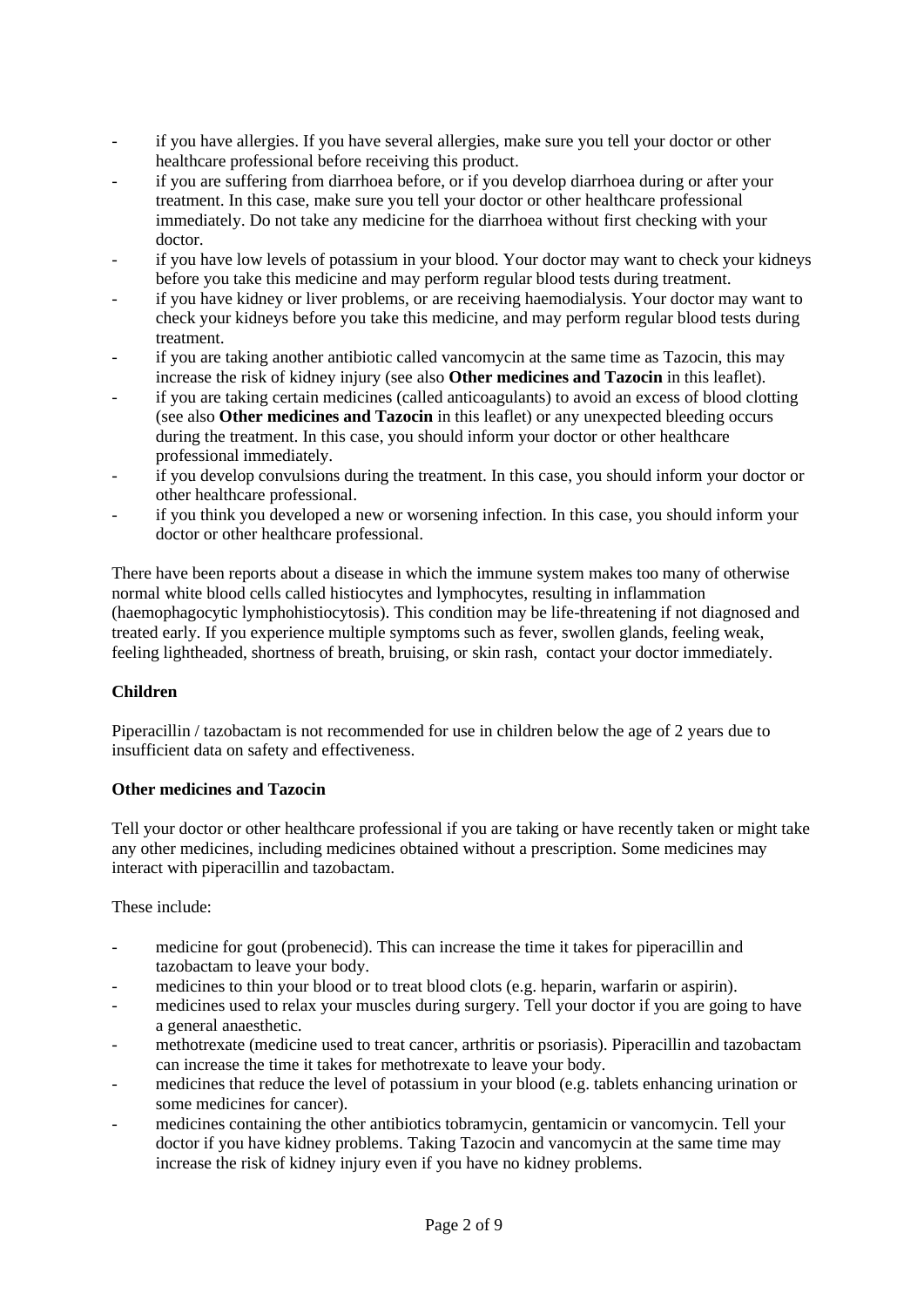### *Effect on laboratory tests*

Tell the doctor or laboratory staff that you are taking Tazocin if you have to provide a blood or urine sample.

### **Pregnancy and breast-feeding**

If you are pregnant or breast-feeding, think you may be pregnant or are planning to have a baby, ask your doctor or other healthcare professional for advice before receiving this medicine. Your doctor will decide if Tazocin is right for you.

Piperacillin and tazobactam can pass to a baby in the womb or through breast milk. If you are breastfeeding, your doctor will decide if Tazocin is right for you.

#### **Driving and using machines**

The use of Tazocin is not expected to affect the ability to drive or use machines.

#### **Tazocin contains sodium**

*Tazocin 2 g / 0.25 g* 

This medicine contains 130 mg sodium (main component of cooking/table salt) in each vial. This is equivalent to 6.5% of the recommended maximum daily dietary intake of sodium for an adult.

### *Tazocin 4 g / 0.5 g*

This medicine contains 261 mg sodium (main component of cooking/table salt) in each vial. This is equivalent to 13% of the recommended maximum daily dietary intake of sodium for an adult.

This should be taken into consideration if you are on a controlled-sodium diet.

### **3. How to use Tazocin**

Your doctor or other healthcare professional will give you this medicine through an infusion (a drip for 30 minutes) into one of your veins.

#### **Dosage**

The dose of medicine given to you depends on what you are being treated for, your age, and whether or not you have kidney problems.

#### **Adults and adolescents above 12 years of age**

The usual dose is  $4 \times 10.5 \times$  of piperacillin / tazobactam given every 6-8 hours, which is given into one of your veins (directly into the blood stream).

### **Children aged 2 to 12 years**

The usual dose for children with abdominal infections is  $100 \text{ mg} / 12.5 \text{ mg} / \text{kg}$  of body weight of piperacillin / tazobactam given every 8 hours into one of your veins (directly into the blood stream). The usual dose for children with low white blood cell counts is  $80 \text{ mg} / 10 \text{ mg}$  / kg of body weight of piperacillin / tazobactam given every 6 hours into one of your veins (directly into the blood stream).

Your doctor will calculate the dose depending on your child's weight but each individual dose will not exceed 4 g / 0.5 g of Tazocin.

You will be given Tazocin until the sign of infection has gone completely (5 to 14 days).

### **Patients with kidney problems**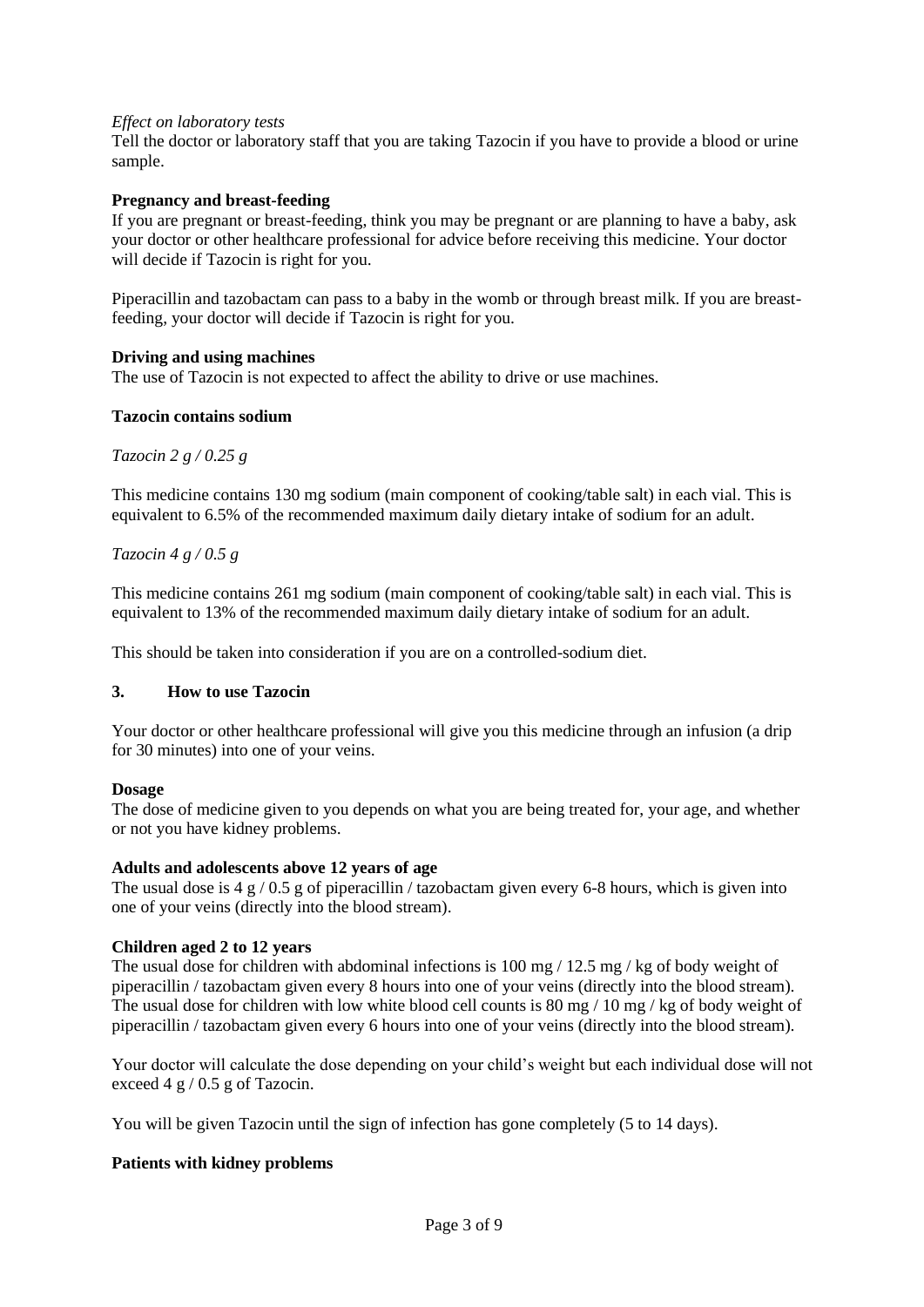Your doctor may need to reduce the dose of Tazocin or how often you are given it. Your doctor may also want to test your blood to make sure that your treatment is at the right dose, especially if you have to take this medicine for a long time.

## **If you receive more Tazocin than you should**

As you will receive Tazocin from a doctor or other healthcare professional, you are unlikely to be given the wrong dose. However, if you experience side effects, such as convulsions, or think you have been given too much, tell your doctor immediately.

## **If you miss a dose of Tazocin**

If you think you have not been given a dose of Tazocin, tell your doctor or other healthcare professional immediately.

If you have any further questions on the use of this medicine, ask your doctor or nurse.

## **4. Possible side effects**

Like all medicines, this medicine can cause side effects, although not everybody gets them.

**See a doctor immediately** if you experience any of these potentially serious side effects of Tazocin:

## The serious side effects (with frequency in brackets) of Tazocin are:

- serious skin rashes [Stevens-Johnson syndrome, dermatitis bullous (Not known), dermatitis exfoliative (Not known), toxic epidermal necrolysis (Rare)] appearing initially as reddish targetlike spots or circular patches often with central blisters on the trunk. Additional signs include ulcers in the mouth, throat, nose, extremities, genitals and conjunctivitis (red and swollen eyes). The rash may progress to widespread blistering or peeling of the skin and potentially may be lifethreatening.
- severe potentially fatal allergic condition (drug reaction with eosinophilia and systemic symptoms) that can involve the skin and most importantly other organs under the skin such as the kidney and the liver.
- a skin condition (acute generalised exanthematous pustulosis) accompanied by fever, which consists of numerous tiny fluid filled blisters contained within large areas of swollen and reddened skin.
- swelling of the face, lips, tongue or other parts of the body (Not known)
- shortness of breath, wheezing or trouble breathing (Not known)
- severe rash or hives (Uncommon), itching or rash on the skin (Common)
- yellowing of the eyes or skin (Not known)
- damage to blood cells [the signs include: being breathless when you do not expect it, red or brown urine (Not known), nosebleeds (Rare) and small spot bruising (Not known)], severe decrease in white blood cells (Rare)
- severe or persistent diarrhoea accompanied by a fever or weakness (Rare)

If any of **the following** side effects gets serious, or if you notice any side effects not listed in this leaflet, please tell your doctor or other healthcare professional.

**Very common side effects** (may affect more than 1 in 10 people):

- diarrhoea

**Common side effects** (may affect up to 1 in 10 people):

- veast infection
- decrease in platelets, decrease of red blood cells or blood pigment / haemoglobin, abnormal lab test (positive direct Coombs), prolonged blood clotting time (activated partial thromboplastin time prolonged)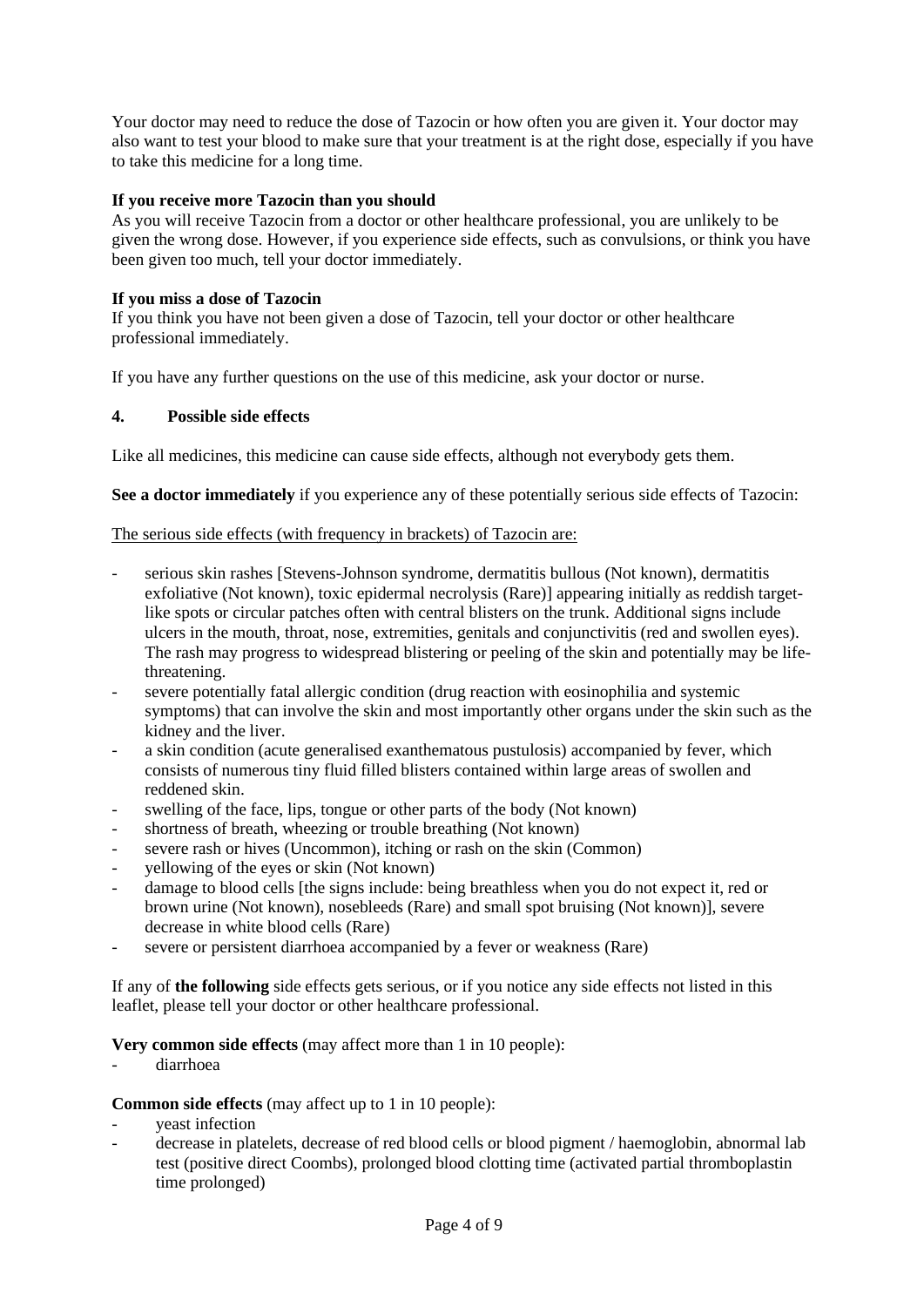- decrease in blood protein
- headache, sleeplessness
- abdominal pain, vomiting, nausea, constipation, upset stomach
- increase in blood liver enzymes
- skin rash, itching
- abnormal kidney blood tests
- fever, injection site reaction

## **Uncommon side effects** (may affect up to 1 in 100 people):

- decrease in white blood cells (leukopenia), prolonged blood clotting time (prothrombin time prolonged)
- decreased blood potassium, decreased blood sugar
- fits (convulsions), seen in patients on high doses or with kidney problems
- low blood pressure, inflammation of the veins (felt as tenderness or redness in the affected area), reddening of skin
- increase of a blood pigment breakdown product (bilirubin)
- skin reactions with redness, formation of skin lesions, nettle rash
- joint and muscle pain
- chills

## **Rare side effects** (may affect up to 1 in 1,000 people):

- severe decrease in white blood cells (agranulocytosis), bleeding of the nose
- serious infection of the colon, inflammation of the mucous lining of the mouth
- detachment of the top layer of the skin all over the body (toxic epidermal necrolysis)

## **Not known** (cannot be estimated from the available data) **side effects**:

- severe decrease of red blood cells, white blood cells and platelets (pancytopenia), decrease in white blood cells (neutropenia), decrease of red blood cells due to premature breakdown or degradation, small spot bruising, bleeding time prolonged, increase of platelets, increase of a specific type of white blood cells (eosinophilia)
- allergic reaction and severe allergic reaction
- inflammation of the liver, yellow staining of the skin or whites of the eyes
- serious body wide allergic reaction with skin and mucous lining rashes, blistering and various skin eruptions (Stevens-Johnson Syndrome), severe allergic condition involving skin and other organs such as the kidney and the liver (drug reaction with eosinophilia and systemic symptoms), numerous tiny fluid filled blisters contained within large areas of swollen and reddened skin accompanied by fever (acute generalised exanthematous pustulosis), skin reactions with blistering (dermatitis bullous)
- poor kidney functions and kidney problems
- a form of lung disease where eosinophils (a form of white blood cell) appear in the lung in increased numbers
- acute disorientation and confusion (delirium).

Piperacillin therapy has been associated with an increased incidence of fever and rash in cystic fibrosis patients.

Beta-lactam antibiotics, including piperacillin tazobactam, may lead to signs of altered brain function (encephalopathy) and convulsions.

### **Reporting of side effects**

If you get any side effects, talk to your doctor, pharmacist or nurse. This includes any possible side effects not listed in this leaflet. You can also report side effects directly (see details below). By reporting side effects you can help provide more information on the safety of this medicine.

# **United Kingdom**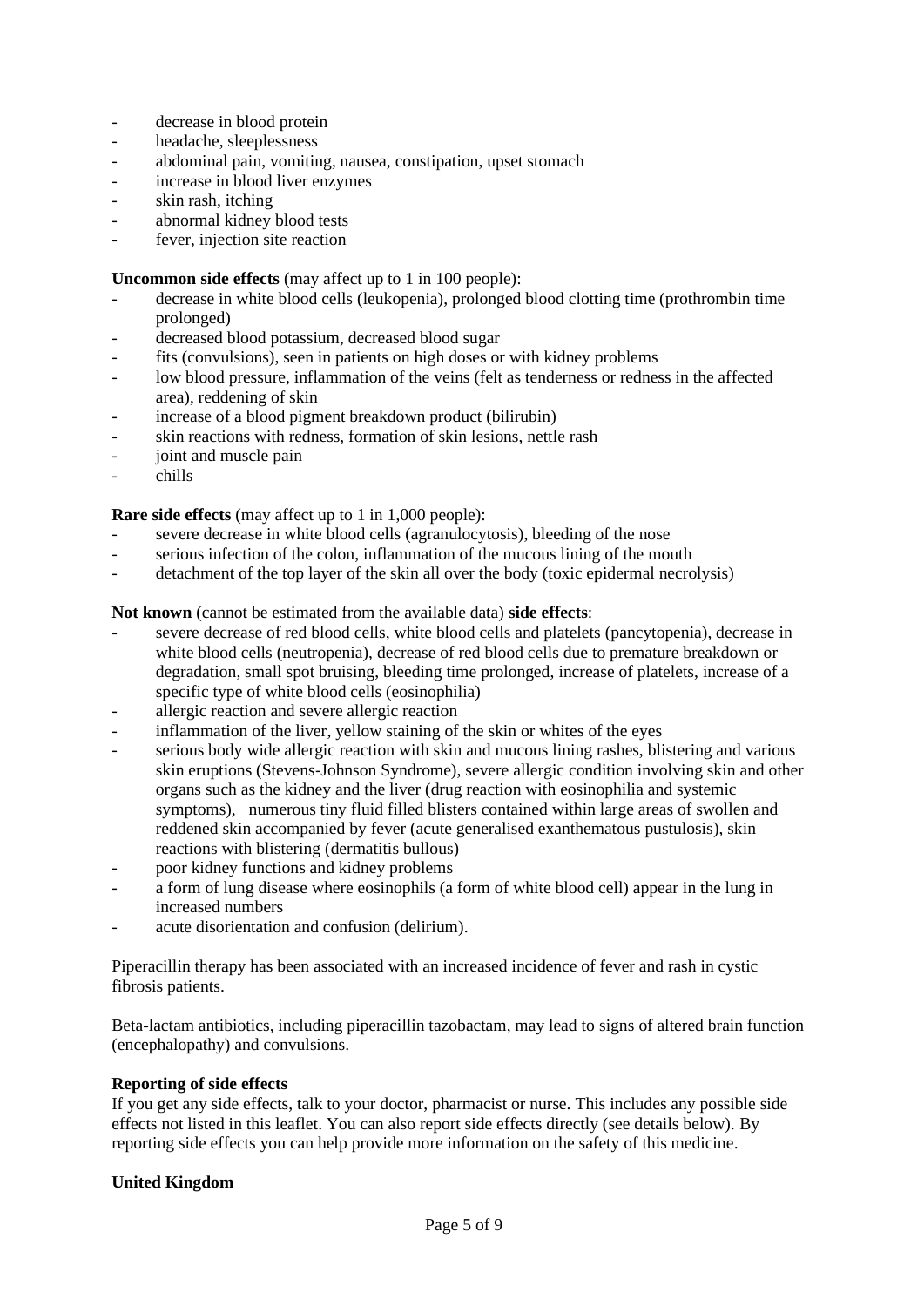Yellow Card Scheme

Website: [www.mhra.gov.uk/yellowcard](http://www.mhra.gov.uk/yellowcard) or search for MHRA Yellow Card in the Google Play or Apple App Store.

# **Malta**

ADR Reporting Website: [www.medicinesauthority.gov.mt/adrportal](http://www.medicinesauthority.gov.mt/adrportal)

## **5. How to store Tazocin**

Keep this medicine out of the sight and reach of children.

Do not use this medicine after the expiry date which is stated on the carton and vial after "EXP". The expiry date refers to the last day of that month.

Unopened vials: Do not store above 25°C.

For single use only. Discard any unused solution.

Do not throw away any medicines via wastewater or household waste. Ask your pharmacist how to throw away medicines you no longer use. These measures will help protect the environment.

## **6. Contents of the pack and other information**

### **What Tazocin contains**

- The active substances are piperacillin and tazobactam. Each vial contains 2 g piperacillin (as sodium salt) and 0.25 g tazobactam (as sodium salt). Each vial contains 4 g piperacillin (as sodium salt) and 0.5 g tazobactam (as sodium salt).
- The other ingredients are citric acid monohydrate and edetate disodium (EDTA).

# **What Tazocin looks like and contents of the pack**

Tazocin 2 g / 0.25 g is a white to off-white powder supplied in a vial. Packs containing 1, 5, 10, 12, 25 or 50 vials.

Tazocin 4 g / 0.5 g is a white to off-white powder supplied in a vial. Packs containing 1, 5, 10, 12, 25 or 50 vials.

Not all pack sizes may be marketed.

### **Marketing Authorisation Holder and Manufacturer**

### **UK MA Holder:**

Pfizer Limited Ramsgate Road Sandwich, Kent CT13 9NJ United Kingdom

### **Malta MA Holder:**

Pfizer Hellas S.A. 243, Messoghion Avenue 154 51 N. Psychiko, **Greece**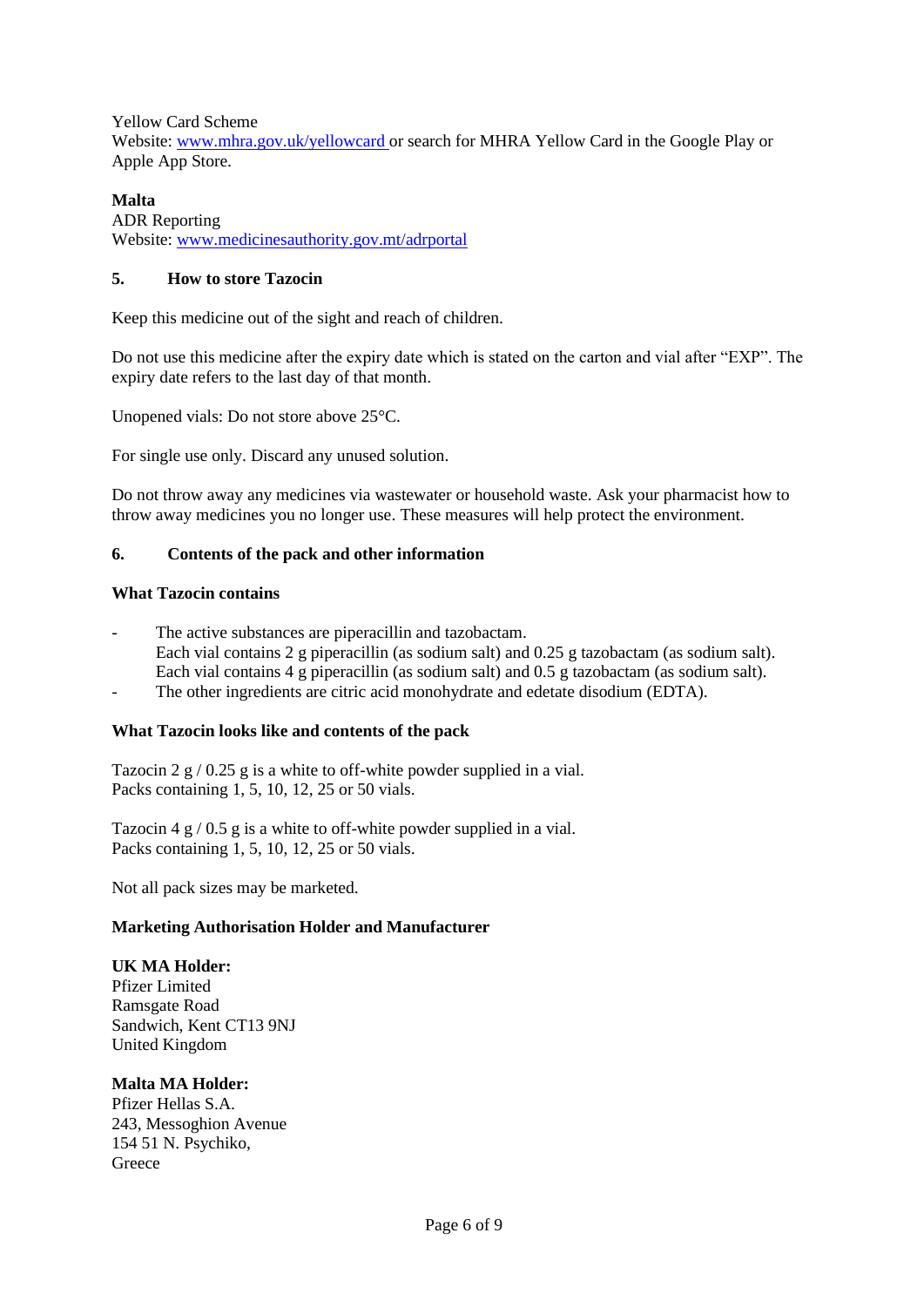# **Manufacturers:**

Wyeth Lederle S.r.l Via Franco Gorgone Zona Industriale 95100 Catania CT Italy

Pfizer Service Company BVBA, Hoge Wei 10, Zaventem, 1930 Belgium

# **This leaflet was last revised in 12/2021**

Ref: TA 23\_0 UK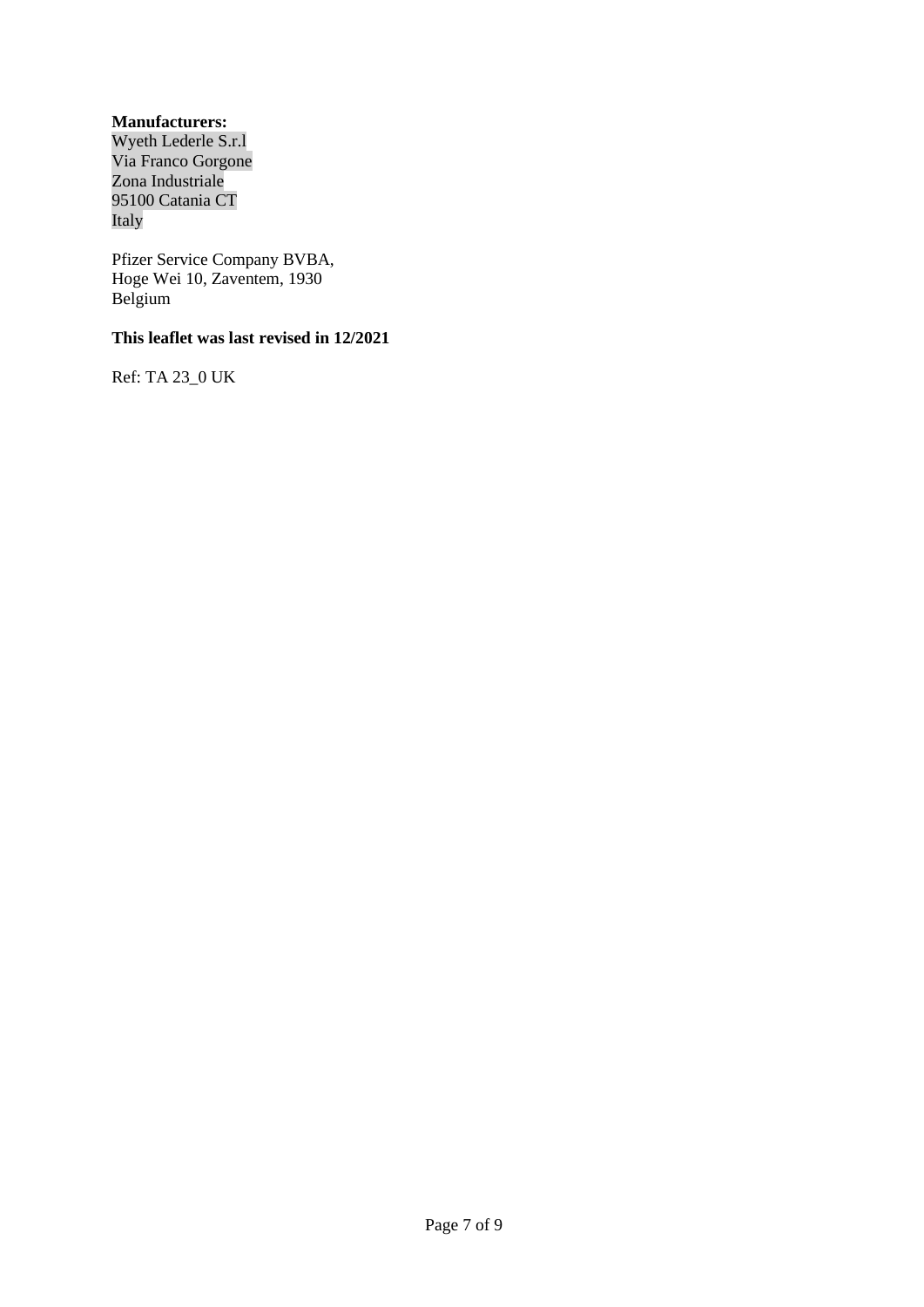---------------------------------------------------------------------------------------------------------------------------

The following information is intended for healthcare professionals only:

Note: Use for bacteraemia due to extended-beta-lactamase (ESBL) producing *E. coli* and *K. pneumoniae* (ceftriaxone non-suseptible), is not recommended in adult patients.

#### **How to store Tazocin**

Unopened vials: Do not store above 25°C.

#### **Reconstituted solution in vial**

Chemical and physical in-use stability has been demonstrated for up to 12 hours when stored in a refrigerator at 2-8°C, when reconstituted with one of the compatible solvents for reconstitution (see Instructions for use below).

#### **Diluted reconstituted solution, for infusion**

The diluted reconstituted solution when using one of the compatible solvents at the suggested dilution volume (see Instructions for use below), demonstrated chemical and physical in-use stability for up to 12 hours when stored in a refrigerator at 2-8°C.

From a microbiological point of view, the reconstituted and diluted solutions should be used immediately. If not used immediately, in-use storage times and conditions prior to use are the responsibility of the user and would normally not be longer than 12 hours at 2-8°C.

#### **Instructions for use**

Tazocin will be given by intravenous infusion (a drip for 30 minutes).

The reconstitution and dilution is to be made under aseptic conditions. The solution is to be inspected visually for particulate matter and discolouration prior to administration. The solution should only be used if the solution is clear and free from particles.

#### **Intravenous use**

Reconstitute each vial with the volume of solvent shown in the table below, using one of the compatible solvents for reconstitution. Swirl until dissolved. When swirled constantly, reconstitution generally occurs within 5 to 10 minutes (for details on handling, please see below).

| <b>Content of vial</b>                                                    | Volume of solvent* to be added to vial |
|---------------------------------------------------------------------------|----------------------------------------|
| $\frac{1}{2}$ g / 0.25 g (2 g piperacillin and 0.25 g tazobactam)   10 ml |                                        |
| $14 g / 0.50 g (4 g)$ piperacillin and 0.5 g tazobactam)                  | $\pm 20$ ml                            |

\*Compatible solvents for reconstitution:

- 0.9% (9 mg/ml) sodium chloride solution for injection
- Sterile water for injections $(1)$
- Glucose 5%
- $(1)$  Maximum recommended volume of sterile water for injection per dose is 50 ml.

The reconstituted solutions should be withdrawn from the vial by syringe. When reconstituted as directed, the vial contents withdrawn by syringe will provide the labelled amount of piperacillin and tazobactam.

The reconstituted solutions may be further diluted to the desired volume (e.g. 50 ml to 150 ml) with one of the following compatible solvents:

- 0.9% (9 mg/ml) sodium chloride solution for injection